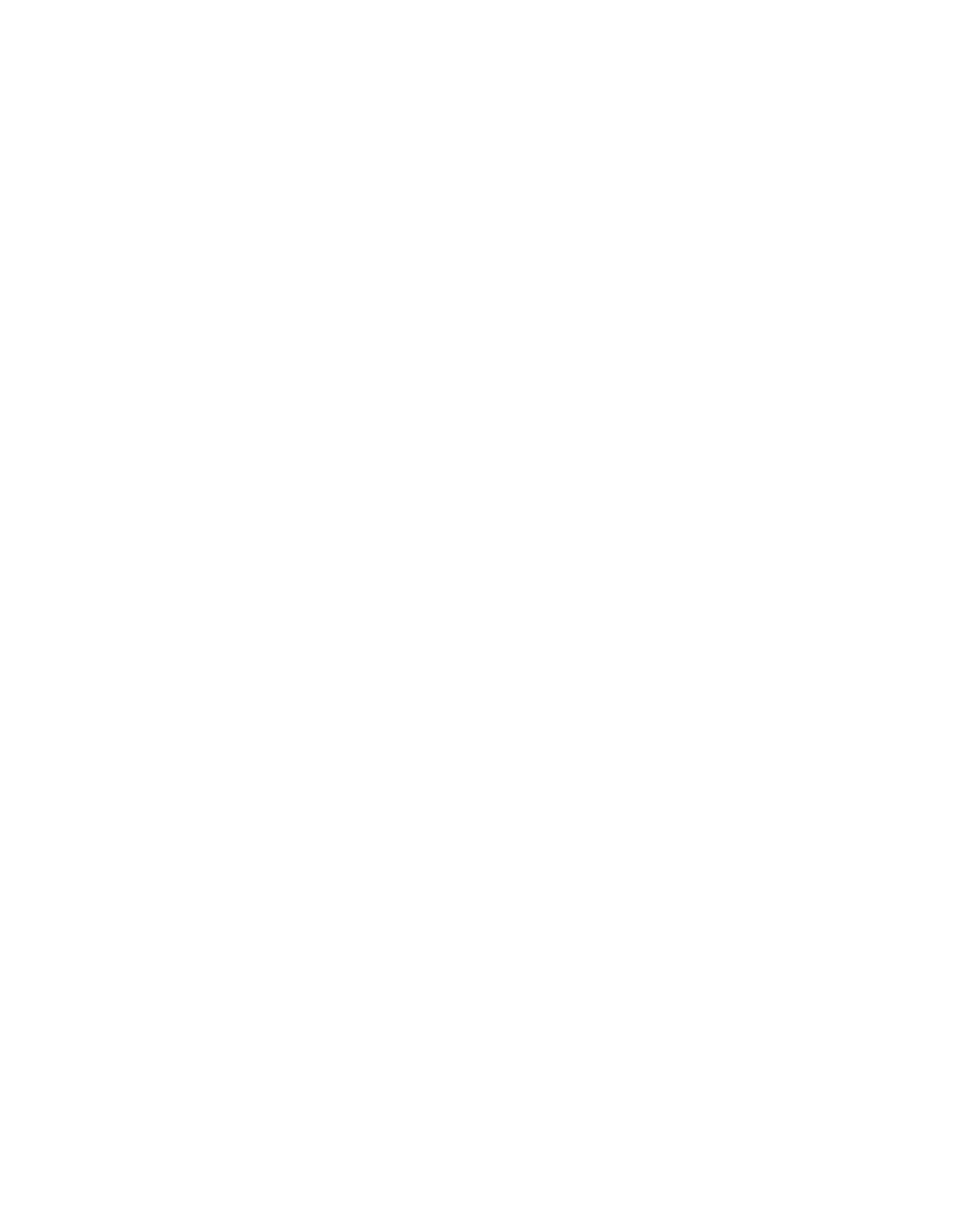# SEQUENCE TRANSDUCTION WITH GRAPH-BASED SUPERVISION

*Niko Moritz*<sup>1</sup> *, Takaaki Hori*<sup>1</sup> *, Shinji Watanabe*<sup>2</sup> *, Jonathan Le Roux*<sup>1</sup>

<sup>1</sup>Mitsubishi Electric Research Laboratories (MERL), Cambridge, MA, USA <sup>2</sup>Carnegie Mellon University, Pittsburgh, PA, USA

## ABSTRACT

The recurrent neural network transducer (RNN-T) objective plays a major role in building today's best automatic speech recognition (ASR) systems for production. Similarly to the connectionist temporal classification (CTC) objective, the RNN-T loss uses specific rules that define how a set of alignments is generated to form a lattice for the full-sum training. However, it is yet largely unknown if these rules are optimal and do lead to the best possible ASR results. In this work, we present a new transducer objective function that generalizes the RNN-T loss to accept a graph representation of the labels, thus providing a flexible and efficient framework to manipulate training lattices, e.g., for studying different transition rules, implementing different transducer losses, or restricting alignments. We demonstrate that transducer-based ASR with CTC-like lattice achieves better results compared to standard RNN-T, while also ensuring a strictly monotonic alignment, which will allow better optimization of the decoding procedure. For example, the proposed CTC-like transducer achieves an improvement of 4.8% on the testother condition of LibriSpeech relative to an equivalent RNN-T based system.

*Index Terms*— RNN-T, GTC-T, transducer, CTC, ASR

# 1. INTRODUCTION

Two of the most popular neural network loss functions in automatic speech recognition (ASR) are the connectionist temporal classification (CTC) [1] and Recurrent Neural Network Transducer (RNN-T) objectives [2]. The CTC and RNN-T losses are designed for an alignment-free training of a neural network model to learn a mapping of a sequence of inputs (e.g., the acoustic features) to a typically shorter sequence of output labels (e.g., words or sub-word units). While the CTC loss requires neural network outputs to be conditionally independent, the RNN-T loss provides an extension to train a neural network whose output frames are conditionally dependent on previous output labels. In order to perform training without knowing the alignment between the input and output sequences, both loss types marginalize over a set of all possible alignments. Such alignments are derived from the supervision information (the sequence of labels) by applying specific instructions that define how the sequence of labels is expanded to adjust to the length of the input sequence. In both cases, such instructions include the usage of an additional blank label and transition rules that are specific to the loss type. For example, in CTC, a blank label can be inserted at the beginning and end of the label sequence as well as between the ASR labels, and must be inserted between two similar ASR labels, and each label can get repeated as many times as necessary to match the input sequence length [1]. The RNN-T loss instead does not allow repetitions of an ASR label but the emission of multiple ASR labels per frame, which is possible because the neural network output has an additional dimensionality corresponding to a decoder state along which the training lattice is expanded [2]. The decoder state of an RNN-T model is obtained by the usage of an internal language model (LM), the predictor, where LM outputs are fused with the output of the encoder neural network using a joiner network [3].

Various prior studies in the literature have investigated using modifications of the CTC label transition rules such as Gram-CTC [4], the automatic segmentation criterion (ASG) [5], and the graphbased temporal classification (GTC) loss [6]. GTC provides a generalization of CTC that accepts a graph representation of the labeling information, allowing for label transitions defined in a graph format. Note that GTC has similarities to other recently proposed works on differentiable weighted finite state transducers such as GTN [7] and k2 [8], with the difference that GTN and k2 rely on automatic differentiation whereas gradients in GTC are manually computed. However, while numerous works have focused on improving training, inference, and neural network architectures for RNN-T [9–13], most studies that investigated altering the training lattice of transducer models focused on achieving a strictly monotonic alignment between the input and output sequences, and left other aspects of RNN-T, such as the emission of ASR labels over a single time frame, unaltered [14–17]. Popular examples of RNN-T variants are the Recurrent Neural Aligner (RNA) [18] and the Monotonic RNN-T (MonoRNN-T) [14] losses, whereby the main motivation for such variants is to better optimize the decoding process by using batching or vectorization techniques and to minimize delays [14, 19].

In this work, we propose the GTC-Transducer (GTC-T) objective, which extends GTC to conditional dependent neural network outputs similar to RNN-T. GTC-T allows the user to define the label transitions in a graph format and by that to easily explore new lattice structures for transducer-based ASR. Here, we propose to use a CTC-like lattice for training a GTC-T based ASR system, and compare results to a MonoRNN-T lattice type (also realized using GTC-T), standard RNN-T, as well as CTC. ASR results demonstrate that transducer-based ASR with a CTC-like graph outperforms all other loss types in terms of word error rates (WERs), especially when also using an external LM via shallow fusion.

## 2. GTC-TRANSDUCER

Let us consider a feature sequence X of length  $T'$  derived from a speech utterance, processed by a neural network to produce an output sequence of length  $T$ , potentially different from  $T'$  due to downsampling. This output sequence contains a set of posterior probability distributions at every point, since the neural network is conditionally dependent on previous label outputs generated by the ASR system and therefore has different states producing multiple posterior probability distributions for the labels. For example,  $v^{t,i}$  denotes the posterior probabilities for neural network state  $i$  at time step t and  $v_k^{t,i}$  the posterior probability of output label k for state i at time t. The Graph-based Temporal Classification-Transducer (GTC-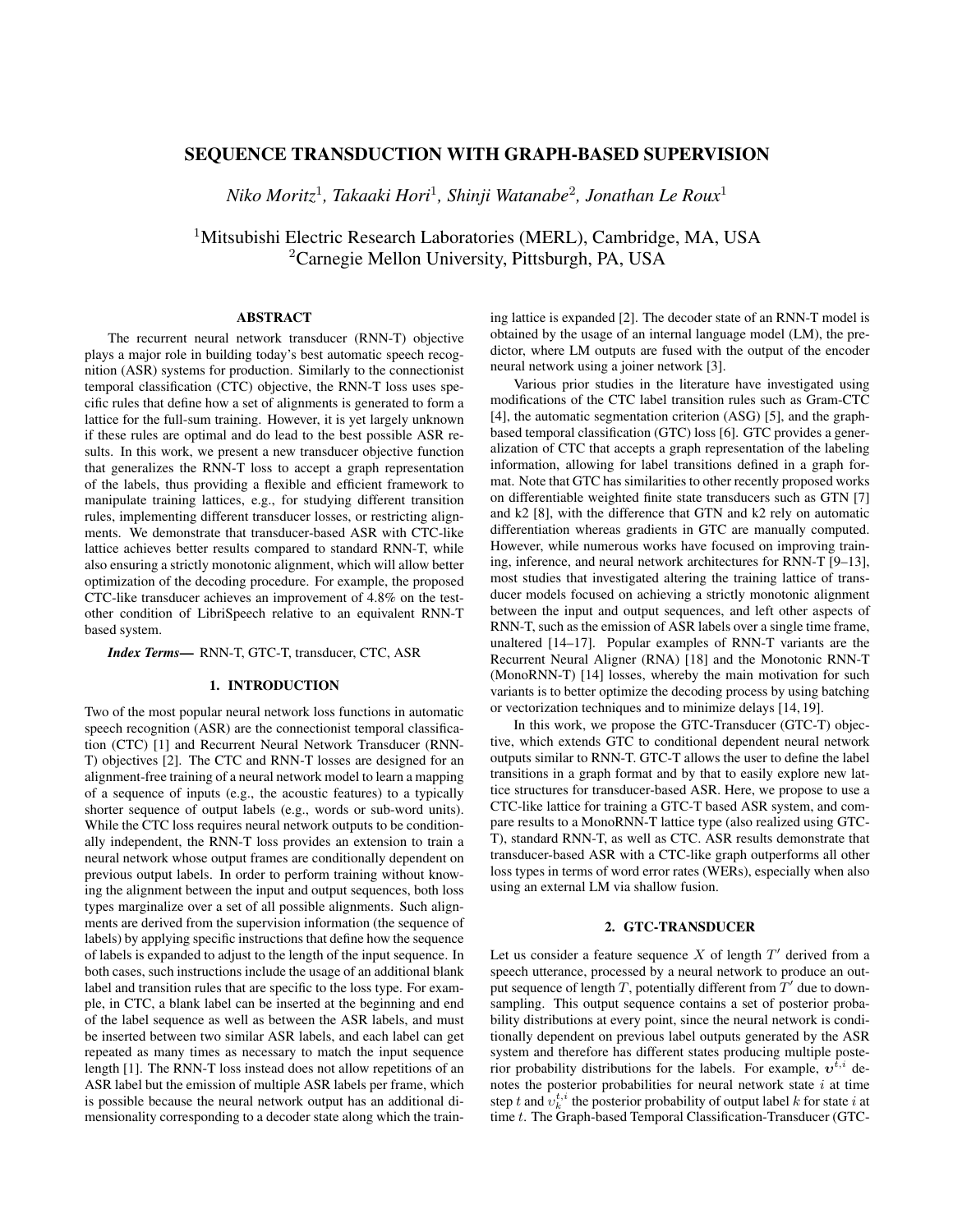T) objective function marginalizes over all possible label alignment sequences that are represented by the graph  $G$ . Thus, the conditional probability for a given graph  $G$  is defined by the sum over all sequences of nodes in  $G$  of length  $T$ , which can be written as:

$$
p(\mathcal{G}|X) = \sum_{\pi \in \mathcal{S}(\mathcal{G},T)} p(\pi|X),\tag{1}
$$

where S represents a search function that expands  $G$  to a lattice of length T (not counting non-emitting start and end nodes),  $\pi$  denotes a single node sequence and alignment path, and  $p(\pi|X)$  is the posterior probability for the path  $\pi$  given feature sequence X.

We introduce a few more notations that will be useful to derive  $p(G|X)$ . The nodes are sorted in a breadth-first search manner and indexed using  $g = 0, \ldots, G + 1$ , where 0 corresponds to the nonemitting start node and  $G + 1$  to the non-emitting end node. We denote by  $l(g)$  the output symbol observed at node g, and by  $W_{g,g'}$ and  $I(g, g')$  the transition weight and the decoder state index on the edge connecting the nodes g and g'. Finally, we denote by  $\pi_{t:t'} =$  $(\pi_t, \ldots, \pi_{t'})$  the node sub-sequence of  $\pi$  from time index t to t'. Note that  $\pi_0$  and  $\pi_{T+1}$  correspond to the non-emitting start and end nodes 0 and  $G + 1$ .

In RNN-T, the conditional probabilities  $p(\mathbf{y}|X)$  for a given label sequence  $y$  are computed efficiently by a dynamic programming algorithm, which is based on computing the forward and backward variables and combining them to compute  $p(y|X)$  at any given time t [2]. In a similar fashion, the GTC-T forward probability can be computed for  $q = 1, \ldots, G$  using

$$
\alpha_t(g) = \sum_{\substack{\pi \in S(\mathcal{G}, T): \\ \pi_{0:t} \in S(\mathcal{G}_{0:g}, t)}} \prod_{\tau=1}^t W_{\pi_{\tau-1}, \pi_{\tau}} v_{l(\pi_{\tau})}^{\tau, I(\pi_{\tau-1}, \pi_{\tau})}, \qquad (2)
$$

where  $\mathcal{G}_{0:g}$  denotes the sub-graph of  $\mathcal G$  containing all paths from node 0 to node g. The sum is taken over all possible  $\pi$  whose subsequence up to time index  $t$  can be generated in  $t$  steps from the sub-graph  $\mathcal{G}_{0:g}$ . Note that  $\alpha_0(g)$  equals 1 if g corresponds to the start node and it equals 0 otherwise. The backward variable  $\beta$  is computed similarly for  $g = 1, \ldots, G$  using

$$
\beta_t(g) = \sum_{\substack{\pi \in S(\mathcal{G}, T): \\ \pi_{t:T+1} \in S(\mathcal{G}_{g:G+1}, T-t+1)}} W_{\pi_T, \pi_{T+1}} \prod_{\tau=t}^{T-1} W_{\pi_{\tau}, \pi_{\tau+1}} v_{l(\pi_{\tau+1})}^{\tau+1, I(\pi_{\tau}, \pi_{\tau+1})} (3)
$$

where  $\mathcal{G}_{g:G+1}$  denotes the sub-graph of  $\mathcal G$  containing all paths from node g to node  $G + 1$ . From the forward and backward variables at any t, the probability function  $p(G|X)$  can be computed using

$$
p(G|X) = \sum_{(g,g') \in \mathcal{G}} \alpha_{t-1}(g) W_{g,g'} v_{l(g')}^{t, I(g,g')} \beta_t(g'). \tag{4}
$$

For gradient descent training, the loss function

$$
\mathcal{L} = -\ln p(\mathcal{G}|X) \tag{5}
$$

must be differentiated with respect to the network outputs, which can be written as

$$
-\frac{\partial \ln p(\mathcal{G}|X)}{\partial v_k^{t,i}} = -\frac{1}{p(\mathcal{G}|X)} \frac{\partial p(\mathcal{G}|X)}{\partial v_k^{t,i}},\tag{6}
$$

for any symbol  $k \in \mathcal{U}$  and any decoder state  $i \in \mathcal{I}$ , where  $\mathcal{U}$  denotes a set of all possible output symbols and  $\mathcal I$  a set of all possible decoder state indices. The derivative of  $p(G|X)$  with respect to  $v_k^{t,i}$  can be written as

$$
\frac{\partial p(\mathcal{G}|X)}{\partial v_k^{t,i}} = \sum_{(g,g') \in \Phi(\mathcal{G},k,i)} \alpha_{t-1}(g) W_{g,g'} \beta_t(g'),\tag{7}
$$

where  $\Phi(\mathcal{G}, k, i) = \{ (g, g') \in \mathcal{G} : l(g') = k \wedge I(g, g') = i \}$ denotes the set of edges in  $G$  that correspond to decoder state i and where label k is observed at node  $g'$ . To backpropagate the gradients through the softmax function of  $v_k^{t,i}$ , we need the derivative with respect to the unnormalized network outputs  $h_k^{t,i}$  before the softmax is applied, which is

$$
-\frac{\partial \ln p(\mathcal{G}|X)}{\partial h_k^{t,i}} = -\sum_{k' \in \mathcal{U}} \frac{\partial \ln p(\mathcal{G}|X)}{\partial v_{k'}^{t,i}} \frac{\partial v_{k'}^{t,i}}{\partial h_k^{t,i}},\tag{8}
$$

Finally, the gradients for the neural network outputs are

 $\overline{f}$ 

$$
-\frac{\partial \ln p(\mathcal{G}|X)}{\partial h_k^{i,t}} = \frac{v_k^{t,i}}{p(\mathcal{G}|X)} \Big(\sum_{(g,g') \in \Psi(\mathcal{G},i)} \alpha_{t-1}(g) W_{g,g'} v_{l(g')}^{t,i} \beta_t(g') - \sum_{(g,g') \in \Phi(\mathcal{G},k,i)} \alpha_{t-1}(g) W_{g,g'} \beta_t(g')\Big), \quad (9)
$$

where  $\Psi(\mathcal{G}, i) = \{ (g, g') \in \mathcal{G} : I(g, g') = i \}.$  Eq. (9) is derived by substituting (7) and the derivative of the softmax function  $\partial v_{k'}^{t,i}/\partial h_k^{t,i} = v_{k'}^{t,i} \overline{\delta}_{kk'} - v_{k'}^{t,i} v_k^{t,i}$  into (8) and by using the fact that

$$
-\sum_{k' \in \mathcal{U}} \frac{\partial \ln p(\mathcal{G}|X)}{\partial v_{k'}^{t,i}} v_{k'}^{t,i} \delta_{kk'} = -\frac{\partial \ln p(\mathcal{G}|X)}{\partial v_k^{t,i}} v_k^{t,i}
$$

$$
= -\frac{v_k^{t,i}}{p(\mathcal{G}|X)} \sum_{(g,g') \in \Phi(\mathcal{G},k,i)} \alpha_{t-1}(g) W_{g,g'} \beta_t(g'), \quad (10)
$$

and that

$$
\sum_{k' \in \mathcal{U}} \frac{\partial \ln p(\mathcal{G}|X)}{\partial v_{k'}^{t,i}} v_{k'}^{t,i} v_k^{t,i}
$$
\n
$$
= \sum_{k' \in \mathcal{U}} \frac{v_{k'}^{t,i} v_k^{t,i}}{p(\mathcal{G}|X)} \sum_{(g,g') \in \Phi(\mathcal{G},k',i)} \alpha_{t-1}(g) W_{g,g'} \beta_t(g'),
$$
\n
$$
= \frac{v_k^{t,i}}{p(\mathcal{G}|X)} \sum_{k' \in \mathcal{U}} \sum_{(g,g') \in \Phi(\mathcal{G},k',i)} \alpha_{t-1}(g) W_{g,g'} v_{k'}^{t,i} \beta_t(g'),
$$
\n
$$
= \frac{v_k^{t,i}}{p(\mathcal{G}|X)} \sum_{(g,g') \in \Psi(\mathcal{G},i)} \alpha_{t-1}(g) W_{g,g'} v_{l(g')}^{t,i} \beta_t(g'). \quad (11)
$$

The GTC-T loss is implemented in CUDA as an extension for pytorch to make it efficient.

#### 3. GRAPH TOPOLOGY

The GTC-T objective allows the usage of different graph topologies for constructing the training lattice. In this work, we test two different graph types as shown in Fig. 1, where arrows correspond to edges and circles to nodes at which either a blank label, denoted by ∅, or an ASR label (empty circles) is emitted. Neural network states are indicated using  $i$  and reside on the edges of the graph.

Graph type a) of Fig. 1 corresponds to a CTC-like topology, i.e., the graph can insert blanks between ASR labels following the CTC transition rules [1] and each label can get repeated as many times as necessary to match the target sequence length. Dashed lines correspond to optional edges, which are used to account for the fact that blank nodes can be skipped unless the ASR labels of two consecutive nodes are the same, see CTC rules [1].

Graph type b) of Fig. 1 corresponds to a MonoRNN-T loss type [14]. The main difference of MonoRNN-T to standard RNN-T is that multiple ASR outputs per time frame are not permitted, i.e., a strictly monotonic alignment between the input sequence and the output sequence is enforced.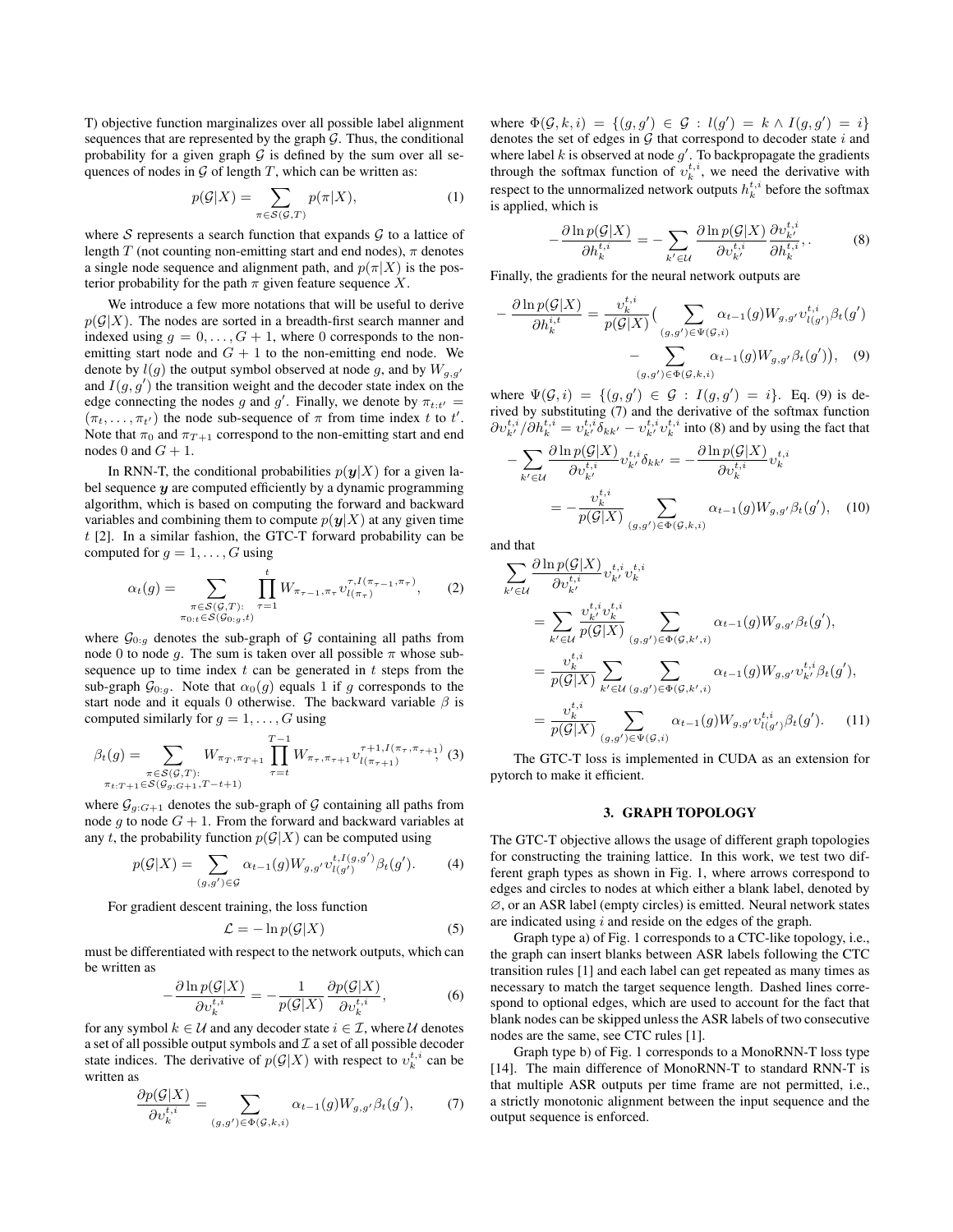

Fig. 1. Graph topologies for GTC-T training: a) CTC-like graph, b) MonoRNN-T graph. The neural network state are indicated by  $i$ ,  $\varnothing$ denotes the blank label, and empty nodes (circles) represent an ASR label.

Note that in order to ensure that the probabilities of all alignments in training will sum to one at most, the graph topology for GTC-T training must be carefully selected. In general, this means that the graph should be deterministic and that the posterior probabilities of all outgoing edges of a node should be derived from the same distribution, i.e., generated by using the same neural network state. Also note that all weights  $W_{g,g'}$  of the graphs are set to one in this work.

## 4. DECODING ALGORITHM

The beam search algorithm for GTC-T with a CTC-like graph is shown as pseudo-code in Algorithm 1. The algorithm is inspired by a frame-synchronous CTC prefix beam search algorithm [20]. In this notation,  $\ell$  corresponds to a prefix sequence, the prefix probability is separated into  $p_{\text{nb}}^t(\ell)$  and  $p_{\text{b}}^t(\ell)$  for ending with in blank (b) or not ending in blank (nb) at time step t, and  $\theta_1$  and  $\theta_2$  are used as thresholds for pruning the set of posterior probabilities locally and for score-based pruning of the set of prefixes/hypotheses. More specifically, function  $PRUNE(\Omega_{next}, p_{asr}, P, \theta_2)$  performs two pruning steps. First, the set of hypotheses residing in  $\Omega_{\text{next}}$  is limited to the P best hypotheses using the ASR scores  $p_{\text{asr}}$ , then any ASR hypothesis whose ASR score is less than  $\log p_{\text{best}} - \theta_2$  is also removed from the set, where  $p_{best}$  denotes the best prefix ASR score in the set. The posterior probabilities  $v^{t,i}$  are generated by the neural network using  $NNET(X, \ell, t)$ , where X represents the input feature sequence, and i denotes the neural network state that depends on prefix  $\ell$ . The posterior probability of ASR label k is denoted by  $v_k^{t,i}$ and the neural network output  $v_k^{t,j}$  for state j, cf. line 24 to 26, is associated with the prefix  $\ell_+$ . Furthermore,  $\alpha$  and  $\beta$  are the LM and label insertion bonus weights  $[20-22]$  and  $|\ell|$  denotes the sequence length of prefix  $\ell$ . The ∅ symbol represents the blank label and  $\langle$ sos $\rangle$ a start of sentence symbol.

#### 5. EXPERIMENTS

#### 5.1. Setup

We use the HKUST [23] and the LibriSpeech [24] ASR benchmarks for evaluation. HKUST is a corpus of Mandarin telephone speech recordings with more than 180 hours of transcribed speech data, and LibriSpeech comprises nearly 1k hours of read English audio books.

The ASR systems of this work are configured to first extract 80-dimensional log-mel spectral energies plus 3 extra features for

| Algorithm 1 Beam search for GTC-T with a CTC-like graph. |  |  |
|----------------------------------------------------------|--|--|
|----------------------------------------------------------|--|--|

1:  $\ell \leftarrow (\langle \text{sos} \rangle, )$ 2:  $p_{\rm nb}^0(\ell) \leftarrow 0, p_{\rm b}^0(\ell) \leftarrow 1$ 3:  $\Omega_{pruned} \leftarrow {\ell}, \Omega_{prev} \leftarrow {\{\}}$ 4: for  $t = 1, \ldots, T$  do 5:  $\Omega_{\text{next}} \leftarrow \{\}$ 6: **for**  $\ell$  **in**  $\Omega_{pruned}$  **do**<br>7:  $\boldsymbol{v}^{t,i} \leftarrow \text{NNET}$ 7:  $\boldsymbol{v}^{t,i} \leftarrow \text{NNET}(X, \ell, t)$ 8:  $C \leftarrow \{k \text{ for } k \text{ in } \mathcal{U} \text{ if } v_k^{t,i} > \theta_1\}$ 8:  $C \leftarrow \{k \text{ fo} \}$ <br>9: add ∅ to C 10: **for**  $k$  in  $C$  do 11: **if**  $k = \emptyset$  then 12:  $p_{\mathbf{b}}^{t}(\ell) \leftarrow v_{k}^{t,i}(p_{\mathbf{b}}^{t-1}(\ell) + p_{\mathbf{nb}}^{t-1}(\ell))$ 13: **if**  $|\ell| > 1$  and  $\ell_{end}$  not in C then 14:  $p_{\text{nb}}^t(\ell) \leftarrow v_{\ell_{\text{end}}}^{t,i} p_{\text{nb}}^{t-1}(\ell)$ 15: add  $\ell$  to  $\Omega_{\text{next}}$ 16: else 17:  $\ell_+ \leftarrow \ell + (k, )$ 18: **if**  $k = \ell_{end}$  **then**  $19:$  $t_{\text{nb}}^t(\ell_+) \leftarrow v_k^{t,i} p_{\text{b}}^{t-1}(\ell)$ <br> $t_{\text{nb}}^t(\ell) \leftarrow v_k^{t,i} p_{\text{nb}}^{t-1}(\ell)$ 20:  $p$ 21: else 22:  $p$  $v_{\text{nb}}^{t}(\ell_{+}) \leftarrow v_{k}^{t,i}(p_{\text{b}}^{t-1}(\ell) + p_{\text{nb}}^{t-1}(\ell))$ 23: **if**  $\ell_+$  not in  $\Omega_{pruned}$  and  $\ell_+$  in  $\Omega_{prev}$  then 24:  $\boldsymbol{v}^{t,j} \leftarrow \text{NNET}(X, \ell_+, t)$ 25:  $p_{\rm b}^t(\ell_+) \leftarrow v_{\varnothing}^{t,j}(p_{\rm b}^{t-1}(\ell_+) + p_{\rm nb}^{t-1}(\ell_+))$ 26:  $p_{\text{nb}}^t(\ell_+) \leftarrow v_k^{t,j} p_{\text{nb}}^{t-1}(\ell_+)$ 27: add  $\ell_+$  to  $\Omega_{\text{next}}$ 28: for  $\ell$  in  $\Omega_{\text{next}}$  do 29:  $p_{\text{asr}}(\ell) \leftarrow (p_{\text{b}}^t(\ell) + p_{\text{nb}}^t(\ell))p_{\text{LM}}(\ell)^{\alpha}|\ell|^{\beta}$ 30:  $\Omega_{pruned} \leftarrow PRUNE(\Omega_{next}, p_{asr}, P, \theta_2)$ 31:  $\Omega_{prev} \leftarrow \Omega_{next}$ 

pitch information [25]. The derived feature sequence is processed by a 2-layer VGG neural network [26], which downsamples the sequence of features to a frame rate of 60 ms, before being fed into a Conformer encoder architecture [27]. The encoder neural network is composed of 12 Conformer blocks, where each block includes a self-attention layer, a convolution module, and two Macaron-like feed-forward neural network modules [27]. In addition, the input to each component of the Conformer block is layer normalized and dropout is applied to the output of several neural network layers similar to [28]. Hyperparameters of the Conformer encoder are similar to [28], i.e.,  $d_{\text{model}} = 256$ ,  $d_{\text{ff}} = 2048$ ,  $d_h = 4$ , and  $E = 12$ for HKUST, while  $d_{\text{model}}$  and  $d_h$  are increased to 512 and 8 for LibriSpeech. For the CTC model, the output of the encoder neural network is projected to the number of output labels (including the blank label) using a linear layer and a softmax function to derive a probability distribution over the labels. For the GTC-T and RNN-T loss types, two additional neural network components are used, the prediction network and the joiner network. The prediction network, which consists of a single long short-term memory (LSTM) neural network and a dropout layer, acts like a language model and receives as an input the previously emitted ASR labels (ignoring the blank label), which are converted into an embedding space. The joiner network combines the sequence of encoder frames and the prediction neural network outputs using a few linear layers and a tanh activation function. Finally, a softmax is used to produce a probability distribution for the labels.

The Adam optimizer with  $\beta_1 = 0.9$ ,  $\beta_2 = 0.98$ ,  $\epsilon = 10^{-9}$ , and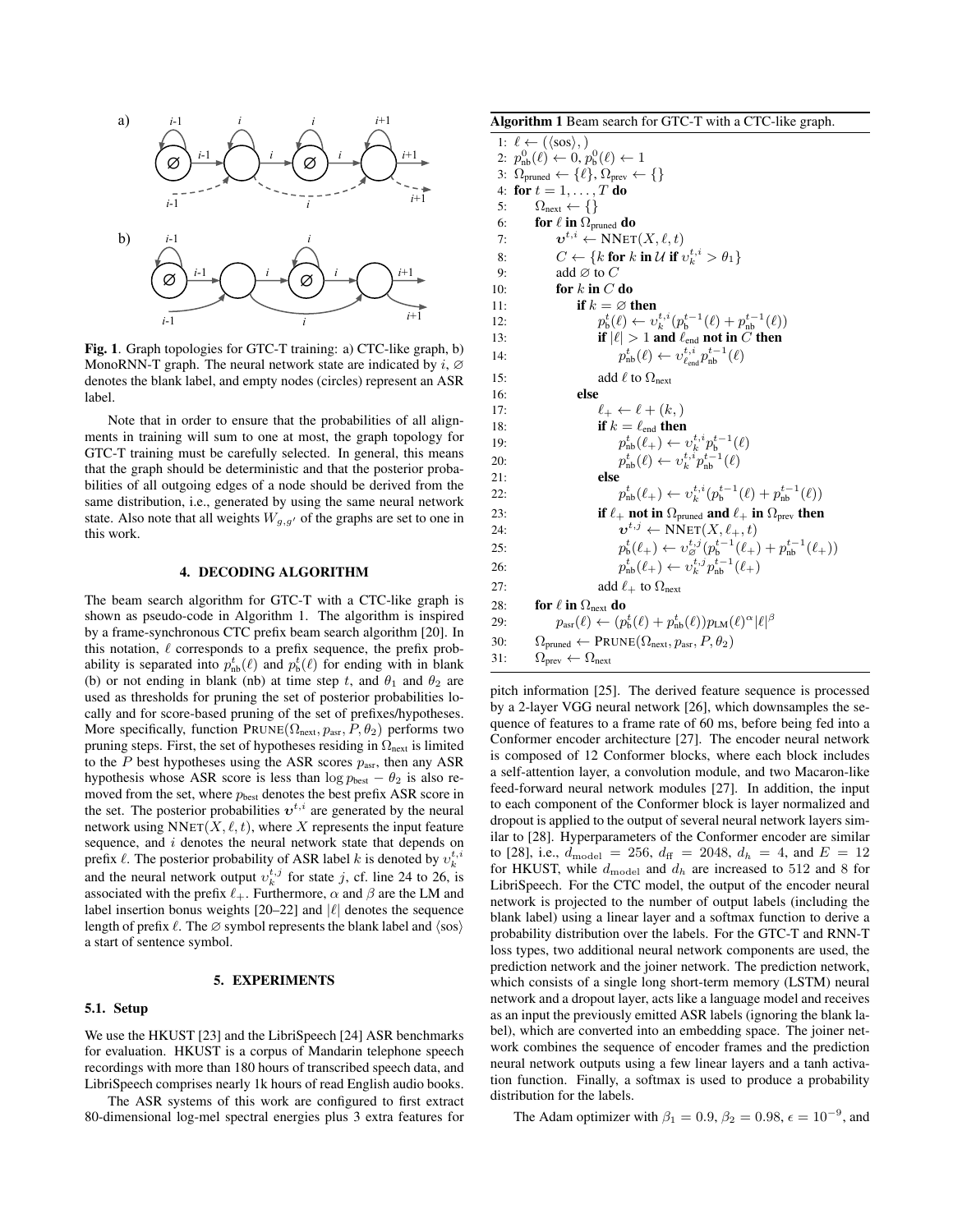Table 1. HKUST ASR results. CTC15 denotes parameter initialization using the snapshot after 15 epochs of CTC training, BS10 denotes beam search with beam size 10, and joint indicates multiobjective training using RNN-T and CTC.

|            | Training  |                   | Decoding    |             | WER $\lceil\% \rceil$ |      |
|------------|-----------|-------------------|-------------|-------------|-----------------------|------|
| Loss       | Graph     | Init              | Search      | LM          | train-dev             | dev  |
| <b>CTC</b> |           |                   | greedy      |             | 21.3                  | 21.6 |
| <b>CTC</b> |           |                   | <b>BS10</b> | <b>LSTM</b> | 20.3                  | 20.9 |
| RNN-T      |           |                   | <b>BS10</b> |             | 22.7                  | 23.1 |
| RNN-T      |           | joint             | <b>BS10</b> |             | 21.5                  | 22.2 |
| RNN-T      |           | joint             | <b>BS10</b> | <b>LSTM</b> | 21.3                  | 22.2 |
| GTC-T      | CTC-like  |                   | greedy      |             | 24.2                  | 24.4 |
| GTC-T      | CTC-like  | CTC <sub>15</sub> | greedy      |             | 21.4                  | 22.1 |
| GTC-T      | MonoRNN-T | CTC <sub>15</sub> | greedy      |             | 21.9                  | 22.7 |
| GTC-T      | CTC-like  | CTC <sub>15</sub> | <b>BS10</b> |             | 20.9                  | 21.8 |
| GTC-T      | CTC-like  | CTC <sub>15</sub> | <b>BS10</b> | <b>LSTM</b> | 20.8                  | 21.7 |
|            |           |                   |             |             |                       |      |

learning rate scheduling similar to [29] with 25000 warmup steps is applied for training. The learning rate factor and the maximum number of training epochs are set to 1.0 and 50 for HKUST and to 5.0 and 100 for LibriSpeech. SpecAugment is used for all experiments [30]. A task-specific LSTM-based language model (LM) is trained using the official training text data of each ASR task [23, 24] and employed via shallow fusion during decoding whenever indicated. For HKUST, the LM consists of 2 LSTM layers with 650 units each. For LibriSpeech, 4 LSTM layers with 2048 units each are used instead. For LibriSpeech, we also test the effect of a strong Transformer-based LM (Tr-LM) with 16 layers. ASR output labels consist of a blank token plus 5,000 subword units obtained by the SentencePiece method [31] for LibriSpeech or of a blank token plus 3,653 character-based symbols for the Mandarin HKUST task.

Note that, in the following results section, greedy search is taking the underlying loss types into account, i.e., label sequences are collapsed according to the lattice topologies. The beam search method for RNN-T is based on the standard decoding algorithm proposed by Graves [2], and the GTC-T beam search with a CTC-like graph is explained in Section 4.

## 5.2. Results

ASR results for the CTC, RNN-T, and GTC-T losses on the HKUST benchmark are shown in Table 1. Joint CTC / RNN-T training [13] as well as parameter initialization for GTC-T training via CTC pretraining greatly improves ASR results for both RNN-T and GTC-T based models. Note that CTC-based initialization only affects parameters of the encoder neural network, while parameters of the prediction and joiner network remain randomly initialized. We leave better initialization of such model components to future work. The ASR results demonstrate that for GTC-T training the usage of a CTC-like graph performs better compared to a MonoRNN-T graph. In addition, the GTC-T model outperforms the results of the RNN-T model by 0.5% on the HKUST dev test set. While the usage of an LM via shallow fusion did not help to improve word error rates (WERs) for HKUST much in general, the CTC-based ASR results benefit the most with improvements between 0.7% and 1.0%. For HKUST, the CTC system also outperformed both the RNN-T as well as the GTC-T systems. We suspect the reasons for it is that RNN-T models are known to be data hungry [32] and the training data size is probably too small to show the full potential of transducer-based ASR systems.

ASR results on the larger LibriSpeech dataset are shown in Table 2, where RNN-T as well as GTC-T clearly outperform CTC

Table 2. WERs [%] for LibriSpeech. CTC20 indicates parameter initialization (Init) from epoch 20 of CTC training and CTC under Init denotes parameter initialization from a fully trained CTC model.

|            | Decoding<br>Training |                   |             | dev         |         | test  |         |       |
|------------|----------------------|-------------------|-------------|-------------|---------|-------|---------|-------|
| Loss       | Graph                | Init              | Search      | LM          | clean   | other | clean   | other |
| <b>CTC</b> |                      |                   | greedy      |             | 4.9     | 12.0  | 5.0     | 11.7  |
| <b>CTC</b> |                      |                   | <b>BS10</b> | <b>LSTM</b> | 2.8     | 7.2   | 2.9     | 7.3   |
| <b>CTC</b> |                      |                   | <b>BS30</b> | <b>LSTM</b> | 2.7     | 7.1   | 2.9     | 7.1   |
| <b>CTC</b> | ٠                    |                   | <b>BS10</b> | Tr.         | 2.6     | 6.9   | 2.8     | 6.9   |
| <b>CTC</b> | ٠                    |                   | <b>BS30</b> | Tr.         | $2.5\,$ | 6.8   | 2.5     | 6.8   |
| RNN-T      | ٠                    |                   | greedy      |             | 3.2     | 8.0   | 3.3     | 8.2   |
| RNN-T      |                      |                   | <b>BS10</b> |             | 3.0     | 7.8   | 3.1     | 8.0   |
| RNN-T      |                      | joint             | <b>BS10</b> |             | 2.9     | 7.8   | 3.1     | 7.8   |
| RNN-T      |                      | joint             | <b>BS10</b> | <b>LSTM</b> | 2.4     | 6.6   | 2.7     | 6.7   |
| RNN-T      |                      | joint             | <b>BS30</b> | <b>LSTM</b> | 2.4     | 6.3   | 2.6     | 6.4   |
| RNN-T      |                      | joint             | <b>BS10</b> | Tr.         | 2.4     | 6.8   | 2.7     | 6.5   |
| RNN-T      |                      | joint             | <b>BS30</b> | Tr.         | 2.3     | 6.2   | 2.5     | 6.2   |
| GTC-T      | MonoRNN-T            |                   | greedy      | ä,          | $5.3\,$ | 13.2  | 5.4     | 13.5  |
| GTC-T      | MonoRNN-T            | CTC <sub>20</sub> | greedy      | ٠           | 4.1     | 10.3  | 4.2     | 10.5  |
| GTC-T      | CTC-like             |                   | greedy      | ٠           | 4.3     | 11.0  | 4.5     | 11.2  |
| GTC-T      | CTC-like             |                   | <b>BS10</b> | -           | 4.2     | 10.4  | 4.3     | 10.6  |
| GTC-T      | CTC-like             | CTC <sub>20</sub> | <b>BS10</b> |             | 3.4     | 8.8   | 3.6     | 9.0   |
| GTC-T      | CTC-like             | <b>CTC</b>        | <b>BS10</b> |             | $3.2\,$ | 8.4   | 3.4     | 8.5   |
| GTC-T      | CTC-like             | <b>CTC</b>        | <b>BS10</b> | <b>LSTM</b> | 2.4     | 6.1   | 2.7     | 6.2   |
| GTC-T      | CTC-like             | <b>CTC</b>        | <b>BS30</b> | <b>LSTM</b> | 2.4     | 6.0   | 2.6     | 6.2   |
| GTC-T      | CTC-like             | <b>CTC</b>        | <b>BS10</b> | Tr.         | 2.3     | 6.0   | 2.5     | 6.0   |
| GTC-T      | CTC-like             | <b>CTC</b>        | <b>BS30</b> | Tr.         | $2.3\,$ | 5.8   | $2.5\,$ | 5.9   |

results. For example, GTC-T with a CTC-like graph, CTC-based initialization, a Transformer-based LM, and a beam size of 30 for decoding achieves a WERs of 5.9% for the test-other conditions of LibriSpeech. This is 0.9% better compared to the best CTC results despite using a strong LM and a generous beam size. The GTC-T results are also 0.3% better compared to the best RNN-T results of this work. In addition, similar to the HKUST experiments, it can be noticed that GTC-T with a CTC-like graph obtains better results than using the MonoRNN-T graph. However, the results of Table 2 also demonstrate that parameter initialization of the encoder neural network is particularly important for GTC-T training, and without initialization the training converges more slowly. We also conducted extra experiments by training the GTC-T model for more epochs when model parameters are not initialized (results are not shown in the table), which further improved the ASR results. In comparison, RNN-T model training converged faster in our experiments and extra training did not help improve results any further, which supports the assumption that initialization is particularly important for the GTC-T based training. We can also notice from the results that, for LibriSpeech, the RNN-T model performs better than GTC-T when no external LM is used. Conversely, this also indicates that the GTC-T system can make better use of an extra LM via shallow fusion, but the investigation of this finding, especially with respect to personalization issues of transducer-based ASR systems, remains for future work.

#### 6. CONCLUSIONS

The proposed GTC-T loss provides a general framework for training transducer-based ASR models, where instructions for generating the training lattice are defined in graph format. We found that GTC-T with a CTC-like lattice outperforms standard RNN-T in terms of WERs, while also omitting a practical issue of RNN-T by not permitting repeated ASR outputs per time frame, which allows for better optimization of the decoding procedure. On LibriSpeech, the proposed CTC-like transducer ASR system achieved WERs of 2.5% (test-clean) and 5.9% (test-other), which is a relative improvement of almost 5% compared to standard RNN-T for the test-other condition.